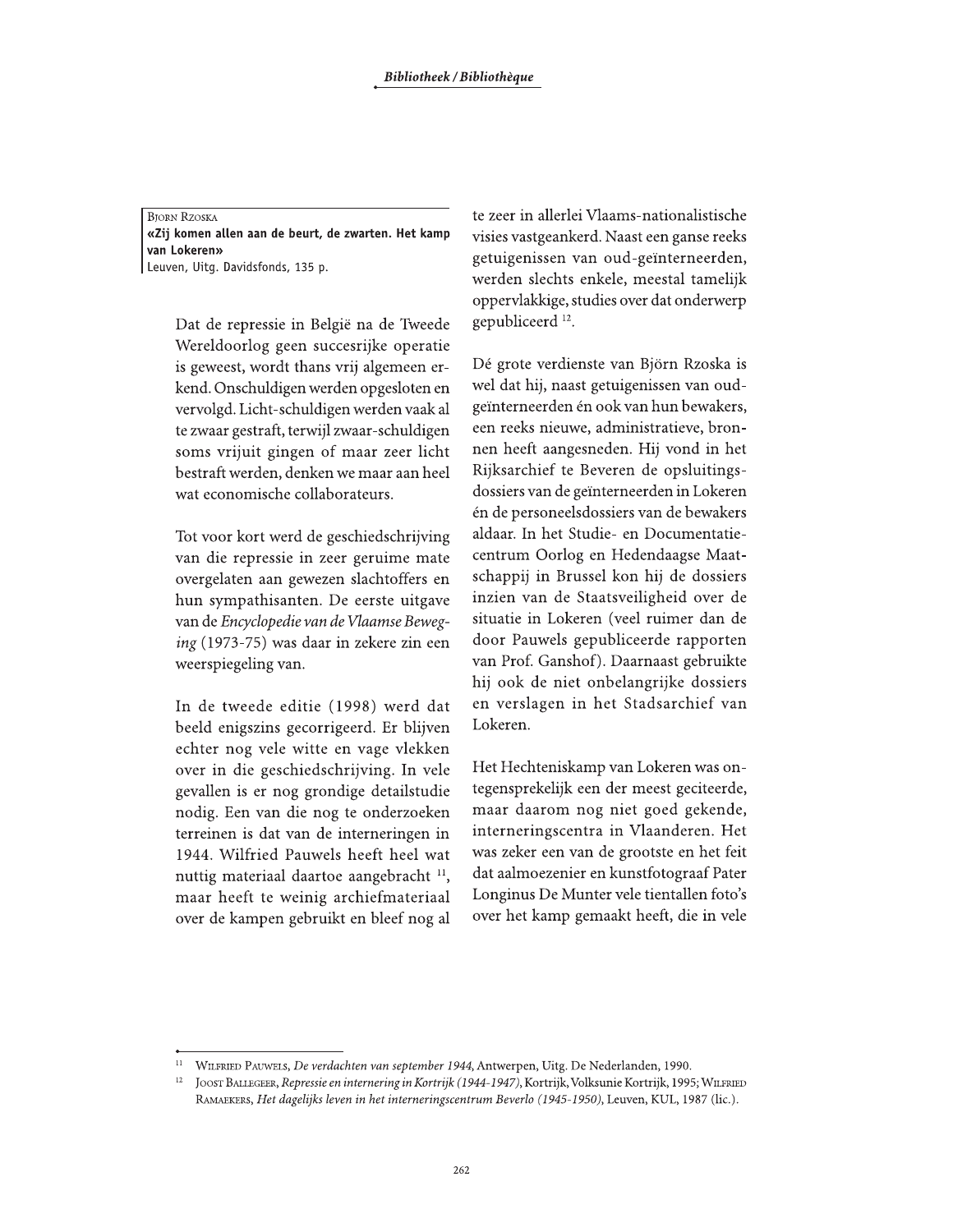publicaties werden verspreid, heeft tot die bekendheid wel bijgedragen 13.

Rzoska trachtte vooreerst, voor zover de teruggevonden bronnen dit toelieten, de ontstaansgeschiedenis van het kamp te schetsen. Het ontstond als Duits Durchgangslager voor eventuele Britse krijgsgevangenen. Nadien (1942-44) werd het een hechteniskamp afhangend van het Belgisch Ministerie van Justitie. In september 1944 werd het gebruikt als interneringscentrum voor incivieken en zou het bekend en zelfs berucht worden.

Rzoska slaagde erin de gehele kampbevolking juridisch en maatschappelijk te traceren. Meestal beperken de studies over de repressie zich tot de veroordeelden of hoogstens ook tot diegenen die op de 'lijsten van de auditeur' geplaatst werden. Aan de hand van de opsluitingsdossiers werden alle geïnterneerden teruggevonden. De auteur kwam tot de conclusie dat 60 % van die geïnterneerden nooit veroordeeld werden en dat zeer velen onder hen nooit onder aanhoudingsmandaat werden geplaatst. Die 60 % waren dus meestal onschuldigen of dan toch zeer licht-schuldigen. Waarom ze dan werden opgesloten is meestal moeilijk te achterhalen. De dossiers zijn vaak te vaag en beschuldigingen als 'verklikking' bleken achteraf meestal niet te staven of zelfs volledig verzonnen te zijn.

Een andere merkwaardige constatatie van Rzoska betreft de bewakers. In tegenstelling met wat men (ook nu nog) mag beweren, behoorde de meerderheid van die bewakers (ten minste in Lokeren) niet tot het georganiseerde verzet. De job zal waarschijnlijk niet zo aantrekkelijk geweest zijn. Vooral vele werklozen zagen er een tijdelijke oplossing in voor hun problemen, met eventuele mogelijkheden tot lucratieve bijverdiensten (smokkelen van brieven en pakjes!). Er zat natuurlijk bij die bewakers heel wat kaf, sommigen werden disciplinair gestraft of zelfs afgedankt. Ook in Lokeren hebben sommigen van die bewakers, in mindere mate dan in de overige kampen, zich misdragen t.o.v. de gevangenen, vooral omdat er daar al een administratieve en juridische structuur aanwezig was. De getuigenissen van de oud-geïnterneerden moet men waarschijnlijk met een korreltje zout nemen. Voor hen waren bewakers en 'weerstanders' dé tegenstanders en werden allen over de zelfde kam geschoren, zoals dat aan de andere zijde ook gebeurde met dé 'zwarten', die zeker ook niet allemaal zgn. Vlaamse idealisten' waren.

De auteur probeert ook de geïnterneerden maatschappelijk en geografisch te situeren en maakt een duidelijk onderscheid tussen de geïnterneerden van de eerste maanden en die van de latere periode. Tevens schetst hij het leven in het kamp aan de hand van enkele nieuwe bronnen en herleidt hij de zgn.'opstand' in het kamp van 19 augustus 1945 tot zijn ware proporties. Rzoska is er in geslaagd om, wetenschappelijk sterk ondersteund, een objectief beeld op te roepen van een schakel uit de geschiedenis van de repressie, waarmede rekening zal

Pater Longinus DE MUNTER (1899-1991) schatte het aantal 'passanten' in Lokeren op 22.000. De lokerse stadssecretaris gewaagde zelfs van 25.000. Rzoska houdt het eerder bij 15 à 18.000.